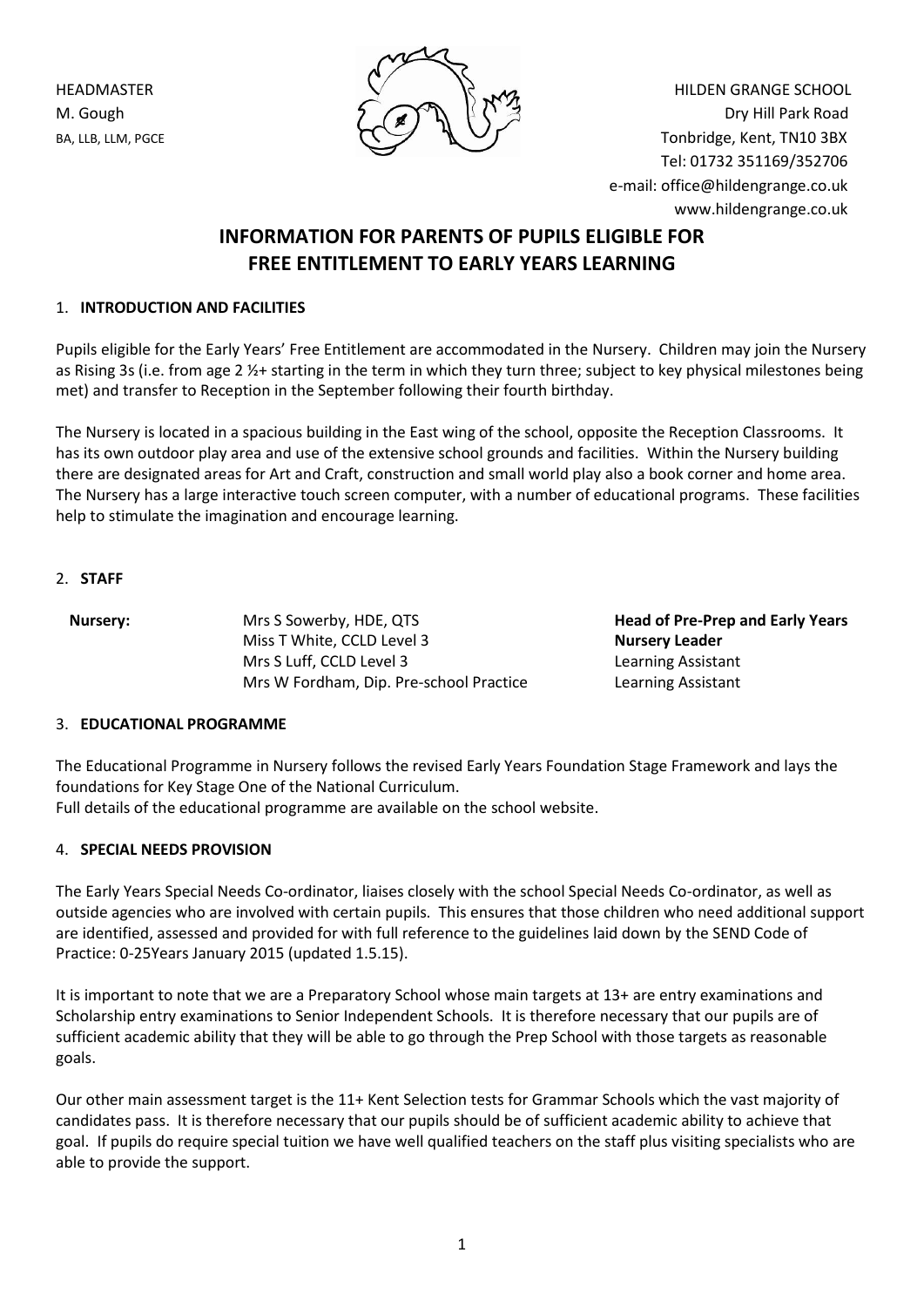

HEADMASTER  $\vee$   $\vee$   $\vee$   $\vee$   $\vee$   $\vee$   $\vee$  HILDEN GRANGE SCHOOL M. Gough  $\begin{array}{ccc} \text{M. Gough} & \text{M. Gough} \\ \text{M. Gough} & \text{M. Gough} \end{array}$ BA, LLB, LLM, PGCE  $\bigcap_{\alpha} \bigcup_{\alpha} \bigcup_{\alpha} \bigcup_{\beta} \bigcup_{\beta} \bigcap_{\beta}$  Tonbridge, Kent, TN10 3BX Tel: 01732 351169/352706 e-mail: office@hildengrange.co.uk www.hildengrange.co.uk

## 5. **DISCIPLINE POLICY**

Our aim is to cultivate responsibility and self-discipline in each pupil. Good discipline creates the conditions for an orderly community in which effective learning takes place within a secure environment.

Full details of the Nursery and Reception Discipline Policy are available on the school website.

## 6. **EQUAL OPPORTUNITIES**

The School recognises the existence of discrimination within society and its detrimental effect. As an organisation we will ensure that no person is discriminated against on the grounds of gender, race, religion, culture or disability.

## 7. **CONTACT WITH PARENTS**

If there are any queries concerning a child's social or academic progress, we hope you will not hesitate to contact the Nursery Leader to discuss any matters arising.

Nursery Parents are invited to Parent/Teacher interviews which are held in the Michaelmas and Lent Terms. A written report is sent out at the end of the Trinity Term.

All Nursery children are involved in a number of drama, music and sports events during the year. We are delighted to welcome parents and friends to these occasions.

#### 8. **COMPLAINTS PROCEDURE**

The School wishes for all its pupils and their parents to have a fruitful and rewarding association with the School during a child's time in the Nursery. However, should anyone have cause for concern please raise the matter with the Nursery Leader or the Head of Pre-Prep and Early Years. If there is still cause for concern after raising the matter with your child's class teacher then the Headmaster will be happy to help solve any problems that may arise. The full Alpha Plus complaints policy is available on the school website.

#### 9. **HEALTH AND SAFETY POLICY**

The School recognises its responsibility to provide a safe and secure environment for pupils and staff. To this end a detailed Health and Safety Plan has been published; this document is available from the School Office.

#### 10. **ADMISSIONS POLICY**

It is expected that pupils joining the Nursery are stepping on the first rung of a ladder that will take them to the Pre-Prep and the Preparatory School. Pupils are monitored during the Pre-Prep years to ensure that they will cope happily in the Prep School. There is an assessment in reading, writing and Maths which children are required to pass for entry to the Prep School.